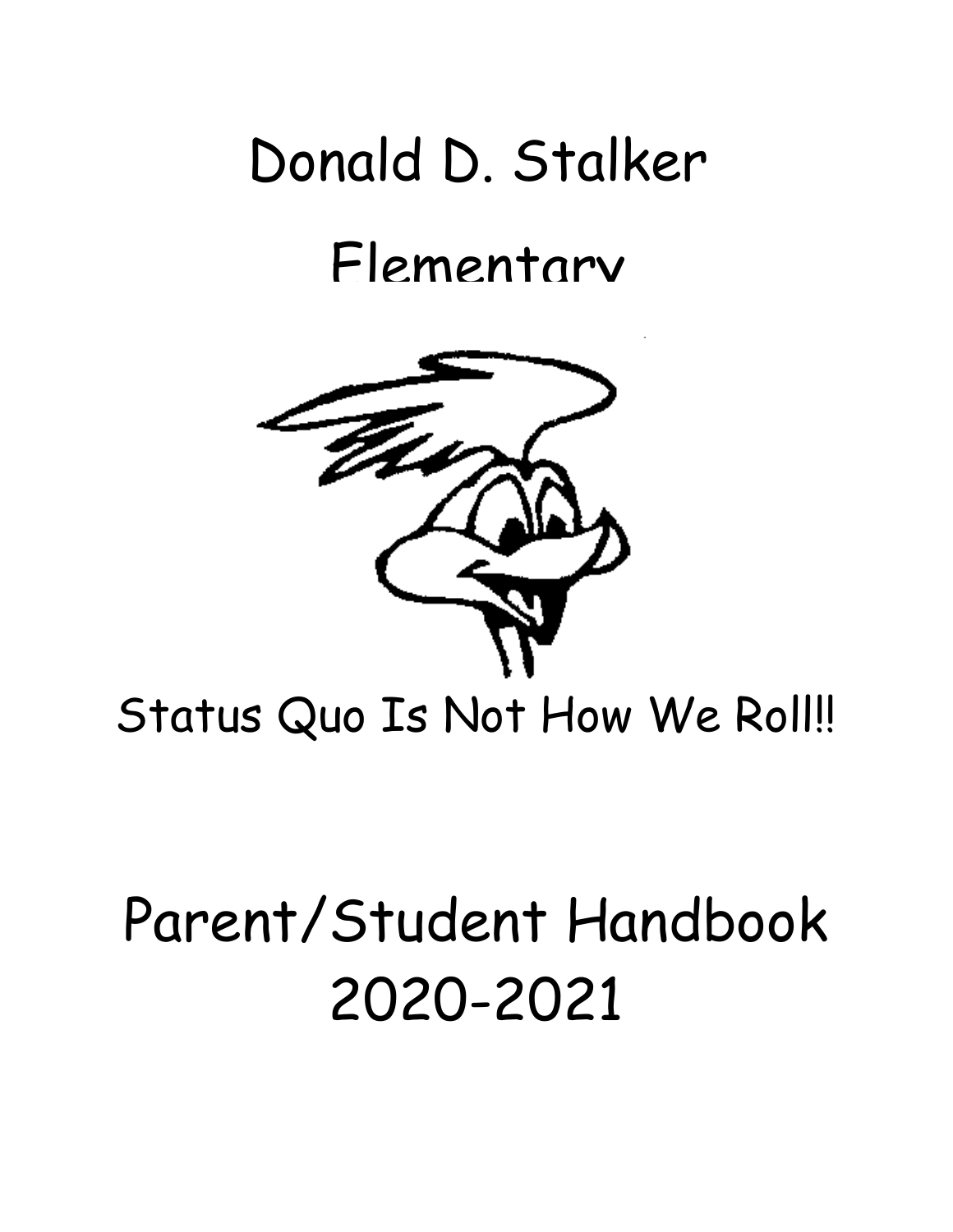Donald D. Stalker Elementary Phone 785-8841 Fax 785-8855 Website: www.bsdstalker.org

## **District Administrative Staff Board of Trustees**

Phone: 785-8800 Sonya Harris Brian Kress, Superintendent Bonnie Hepworth Ryan Wilson, Assistant Superintendent Mary Jo Marlow Joy Mickelsen, Federal Programs, Grants Karen Driscoll Lynette Carter, Student Support Director **Digest Dewane Wren** 504 Coordinator

## **Donald D. Stalker Elementary Mission Statement**

Donald D. Stalker Elementary provides a safe, supportive, and successful environment that embraces diversity, individuality, and critical thinking. Our students will thrive in an ever-changing global society with the cooperation of parents, teachers, and community as they strive toward higher education.

## **Blackfoot School District #55 Mission Statement**

Kids are our core  $\sim$  Educators are our foundation  $\sim$  Parents, families and community are our partners

Communication ~ Collaboration ~ Innovation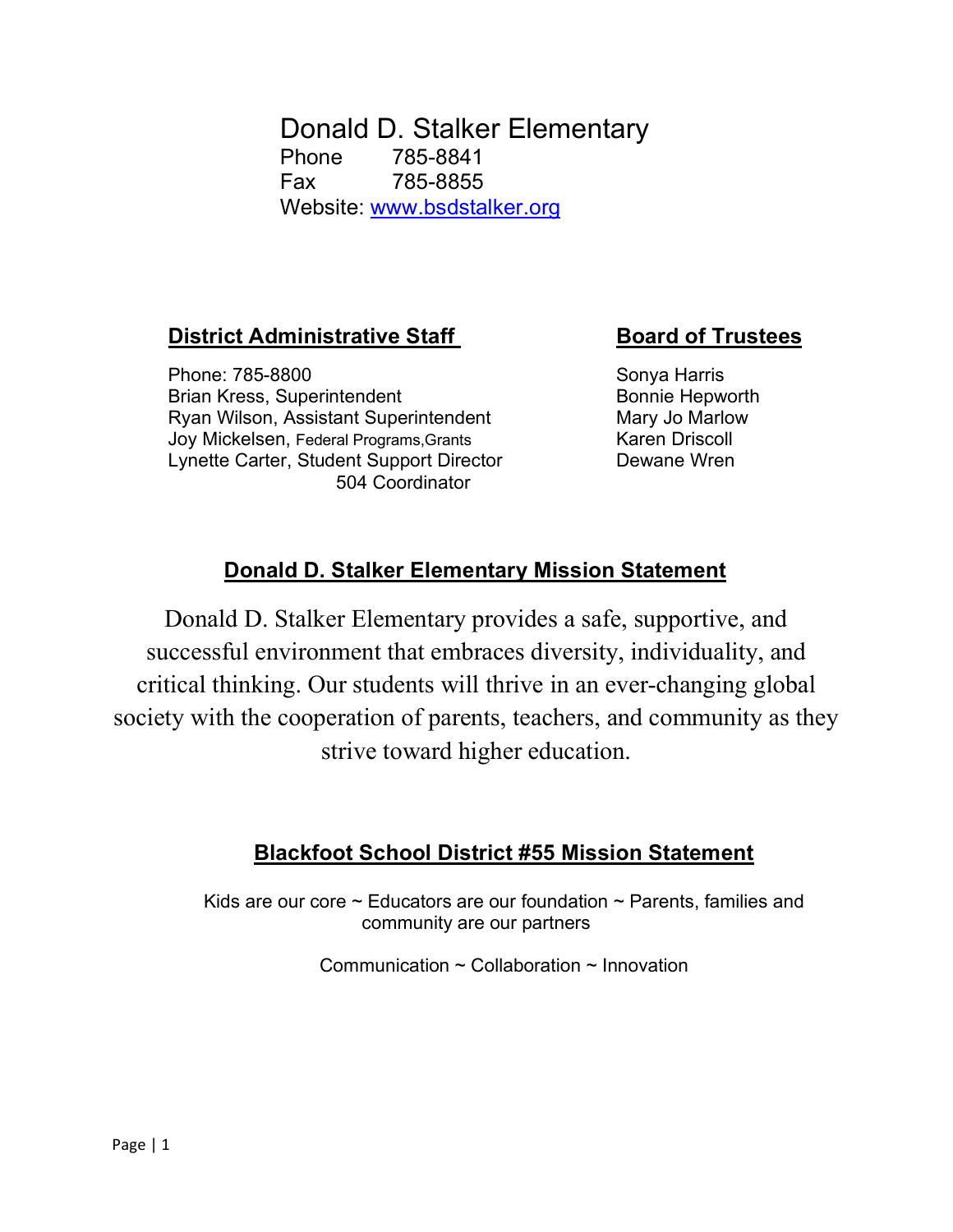# Donald D. Stalker Elementary Staff

| Principal-                                                         | Anthony Peterson                                                                               | petea@d55.k12.id.us                                                                                                        |
|--------------------------------------------------------------------|------------------------------------------------------------------------------------------------|----------------------------------------------------------------------------------------------------------------------------|
| Secretary-                                                         | Laurie Kearsley                                                                                | kearl@d55.k12.id.us                                                                                                        |
| Kindergarten Homerooms-<br><b>CLASS of 2033</b>                    | Elena Hutchinson                                                                               | hutcelen@d55.k12.id.us                                                                                                     |
| 1 <sup>st</sup> Grade Homerooms-                                   | <b>Ben Hutchinson</b>                                                                          | hutcbenj@d55.k12.id.us                                                                                                     |
| CLASS of 2032                                                      | <b>Aubrey Hinde</b>                                                                            | hindaubr@d55.k12.id.us                                                                                                     |
| 2 <sup>nd</sup> Grade Homerooms-                                   | Debbie Peterson                                                                                | petedebo@d55.k12.id.us                                                                                                     |
| CLASS of 2031                                                      | Kim Fundum                                                                                     | fundk@d55.k12.id.us                                                                                                        |
| 3rd Grade Homerooms-                                               | Kara Hone                                                                                      | honekara@d55.k12.id.us                                                                                                     |
| <b>CLASS of 2030</b>                                               | <b>Julie Rider</b>                                                                             | ridejuli@d55.k12.id.us                                                                                                     |
| 4 <sup>th</sup> Grade Homerooms-                                   | Jennifer Neeser                                                                                | neesj@d55.k12.id.us                                                                                                        |
| CLASS of 2029                                                      | <b>Kris Sluder</b>                                                                             | sludkris@d55.k12.id.us                                                                                                     |
| 5 <sup>th</sup> Grade Homerooms-                                   | Lisa Clark                                                                                     | $clar\omega 455.k12.id.us$                                                                                                 |
| <b>CLASS of 2028</b>                                               | LaNita McRae                                                                                   | mcral@d55.k12.id.us                                                                                                        |
| High Impact Interventionist-<br>High Impact paraprofessionals      | <b>Kristin Earley</b><br>TRD<br>Jennifer Fisher                                                | earlk@d55.k12.id.us<br>@d55.k12.id.us<br>fishjenn@d55.k12.id.us                                                            |
| Resource Teachers-                                                 | Teresa O'Toole<br>Kodi Thorne                                                                  | otootere@d55.k12.id.us<br>thorkodi@d55.k12.id.is                                                                           |
| Extended Resource Room Teacher-<br>Resource Room Paraprofessional- | Emily Abercrombie<br>Lacey Ashley<br>Inez Bingham<br>Connie Forsgren<br><b>Brittinee Jones</b> | aberemil @d55.k12.id.us<br>ashllace@d55.k12.id.us<br>binginez@d55.k12.id.us<br>forsc@d55.k12.id.us<br>jonebr@d55.k12.id.us |
| Counselor-<br>Librarian-<br>Indian Education-                      | Marlilyn Jefferis<br><b>Ashley Hirz</b><br><b>Cherie Simpson</b><br>Michele Hernandez          | marijeff@d55.k12.id.us<br>hirzashl@d55.k12.id.us<br>simpc@d55.k12.id.us<br>hernm@d55.k12.id.us                             |

Kitchen Manager- Cheryl Coates coatc@d55.k12.id.us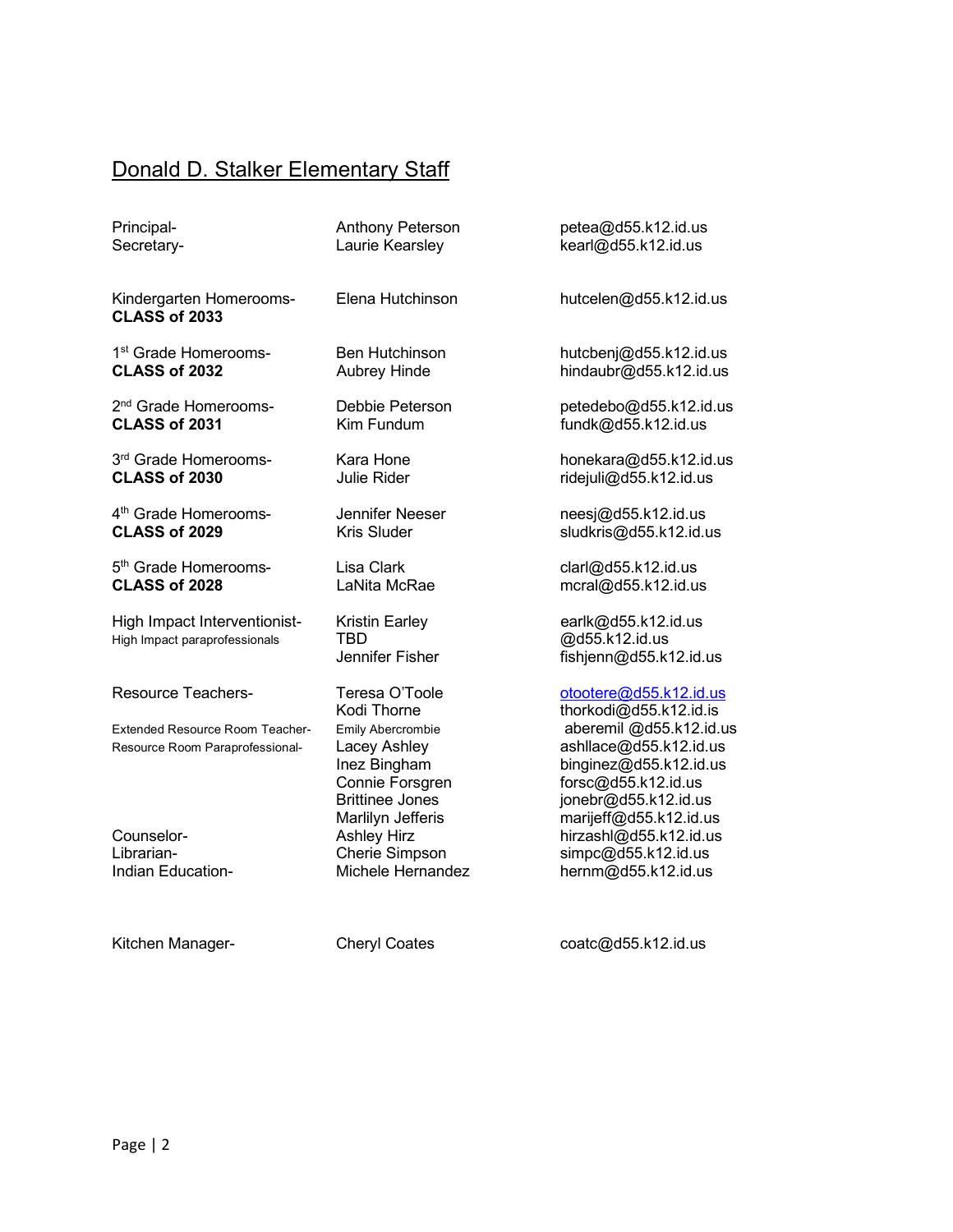# School Day

The front door will be opened at 7:40 a.m. and supervision will begin at that time. **There will be NO supervision before 7:40 a.m.** Students may come into the school on days when there is inclement or extremely cold weather; otherwise students should be outside on the playground.

At 7:55 a.m. the bell will ring to alert students to go the classroom. **All students should be in line and be ready for the day to begin at that time. The tardy bell will ring at 8:10 a.m.**

## Bell Schedule

- 7:40 Breakfast starts/Doors open
- 7:55 Students line up and are escorted to class
- 8:10 School Begins-Tardy bell rings

## **LUNCH SCHEDULE**

| Grade           | <b>Lunch Period</b> | Lunch        | <b>Recess</b> |
|-----------------|---------------------|--------------|---------------|
| K AM            | 11:05-11:45         | 11:05-11:25  | 11:25-11:45   |
| K PM            | 11:05-11:45         | 11:05 -11:20 | 11:25 - 11:45 |
| 1st             | 11:15-11:55         | 11:15-11:35  | 11:35-11:55   |
| 2 <sub>nd</sub> | 11:15-11:55         | 11:35-11:55  | 11:15-11:35   |
| 3rd             | 12:00-12:40         | 12:00-12:20  | 12:20-12:40   |
| 4 <sup>th</sup> | 12:00-12:40         | 12:20-12:40  | 12:00-12:20   |
| 5 <sup>th</sup> | 12:00-12:40         | 12:20-12:40  | 12:00-12:20   |

## 1:15-1:30 Recess K,  $1<sup>st</sup>$  and  $2<sup>nd</sup>$  grade

3:10 School day ends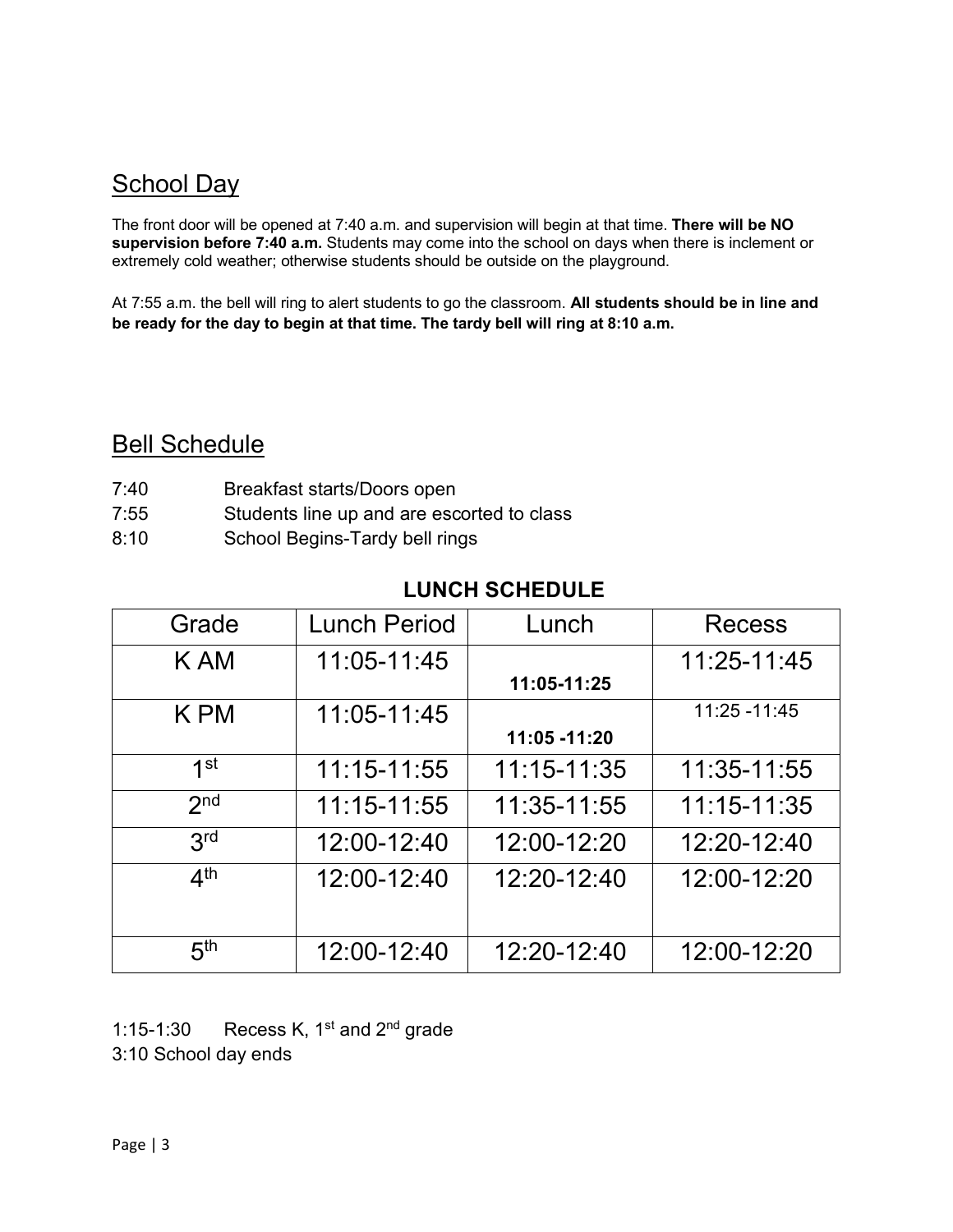# Attendance

### **ABSENCE AND TRUANCY (See Idaho Code, 33-202)**

Regular and punctual patterns of attendance shall be expected of each student enrolled in Blackfoot School District No.55. It is recognized that absence from school is necessary under certain conditions. Every effort should be made by parents/guardians, students, teachers, and administrators to keep absence and tardiness to a minimum. A student's attendance at school is the responsibility of the student and the parents/guardians. It is the responsibility of the student to get make-up work for any absence at the teacher's convenience. **Any absences will be counted toward a loss of credit from secondary students and may be used towards retention of students in grades K-6.** At the end of the grading period, parents and students can submit evidence of those absences which may justify the lost credit being reinstated.

**Pre-excused Absence**: An absence which is pre-arranged with the administration or his/her designee.

**Verified Absence**: A student with a written or verbal excuse from his/her parents/guardians.

**Truancy:** A student who is absent from school or class without the permission and knowledge of his/her parents/guardians and school authorities is truant. Any absence that has not been verified by parents and or guardian within 24 hours of the absence.

**Excessive Absences:** When a student has been excessively absent from school during any one (1) trimester or quarter, the student and his/her parents will meet with the school's attendance review committee.

The school will also advise the parents/guardians and the student in Grades K-12 of their right to appeal the loss of credit or recommendation for retention if they feel there are unusual or extraordinary reasons for the absences. If the parents/guardians and the student want an appeal conference, they must contact the school principal to arrange the conference.

**Habitual Truant:** A habitual truant is any pupil who, in the judgement of the Board of Trustees, repeatedly has violated the attendance regulations established by the Board; or any child whose parents or guardians, or any of them, have failed or refused to cause such child to be instructed as provided in Section 33-207.

*Whenever it shall come to the attention of the Board of Trustees of any school district that the parents or guardians of any child are failing to meet the requirements of Section 33-207, a petition shall be filed with the probate court of the county in which the child resides, as provided in Sections 33-206.*

#### **PROCEDURE**

When a child is absent, a written notification, telephone or personal contact from the parent/guardian is required. Notification is required prior to the absence whenever possible. Please call the school office by 9:00 A.M.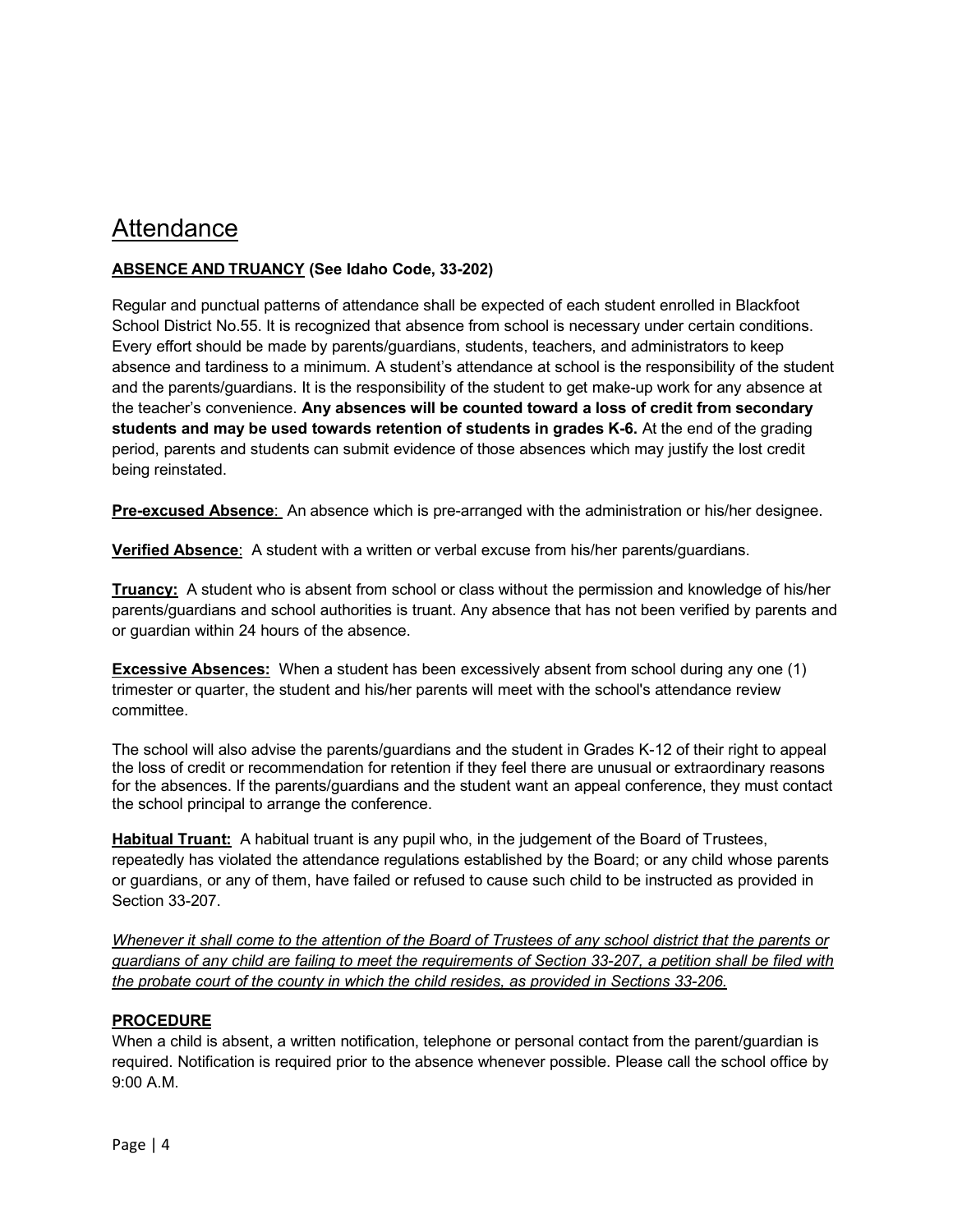Absences must be cleared up within 24 hours of the student returning to school. This can be done by either a phone call or a written excuse. Absences not verified by parents within a three day period will be classified as unexcused and dealt with accordingly.

### **ABSENCES**

Absences are considered verified when the parent and the school have full knowledge and they are based upon one of the following reasons:

- ☺ Emergency as determined by the parent or principal
- ☺ Illness
- ☺ Death in the family

☺ Emergency, medical, or dental appointment (non-emergency dental and medical appointments should be made outside of school hours)

- ☺ Special absences approved in advance by the classroom teacher and building principal
- ☺ Authorized religious holidays

#### **UNEXCUSED ABSENCES**

**Truancy** 

- **Suspension**
- **Shopping**
- **Babysitting**
- **i** Household duties
- $\ddot{\bullet}$  Unapproved trips or vacations
- $\ddot{\bullet}$  Missing the school bus
- $\heartsuit$  Missing school all day for unapproved reasons before or after routine medical or dental appointments. Absences not listed will be considered according to each individual case by principal, teacher.

#### **EXCESSIVE ABSENCES**

Excessive absences can jeopardize the educational process of a student. Beginning on the first day of school, absences will be reported daily to the school office by each teacher. Upon the student's **third (3rd)** absence a letter will be sent home in the students' take home folder and signed and returned to the classroom teacher. When the **fifth (5)** absence in the school year occurs, a letter of notification will be sent to the parent/guardian of the student. The classroom teacher will make contact with the parent/guardian and discuss and document the reason for the student's absences. After the **tenth (10)** absence notification will be sent home, this time requesting a personal conference with involved school personnel to discuss the attendance policies and to address student concerns. The purpose of this meeting is to determine:

- A. The severity of the attendance problem
- B. The consequences of the excessive absenteeism on the child's academic progress
- C. Recommendations to rectify the lack of grade level achievement

Upon the **eighteenth (18**) day of absence in the school year, notification will be sent home to the parent/guardian requiring a meeting with the teacher, administrator and members of the school's behavior/leadership team.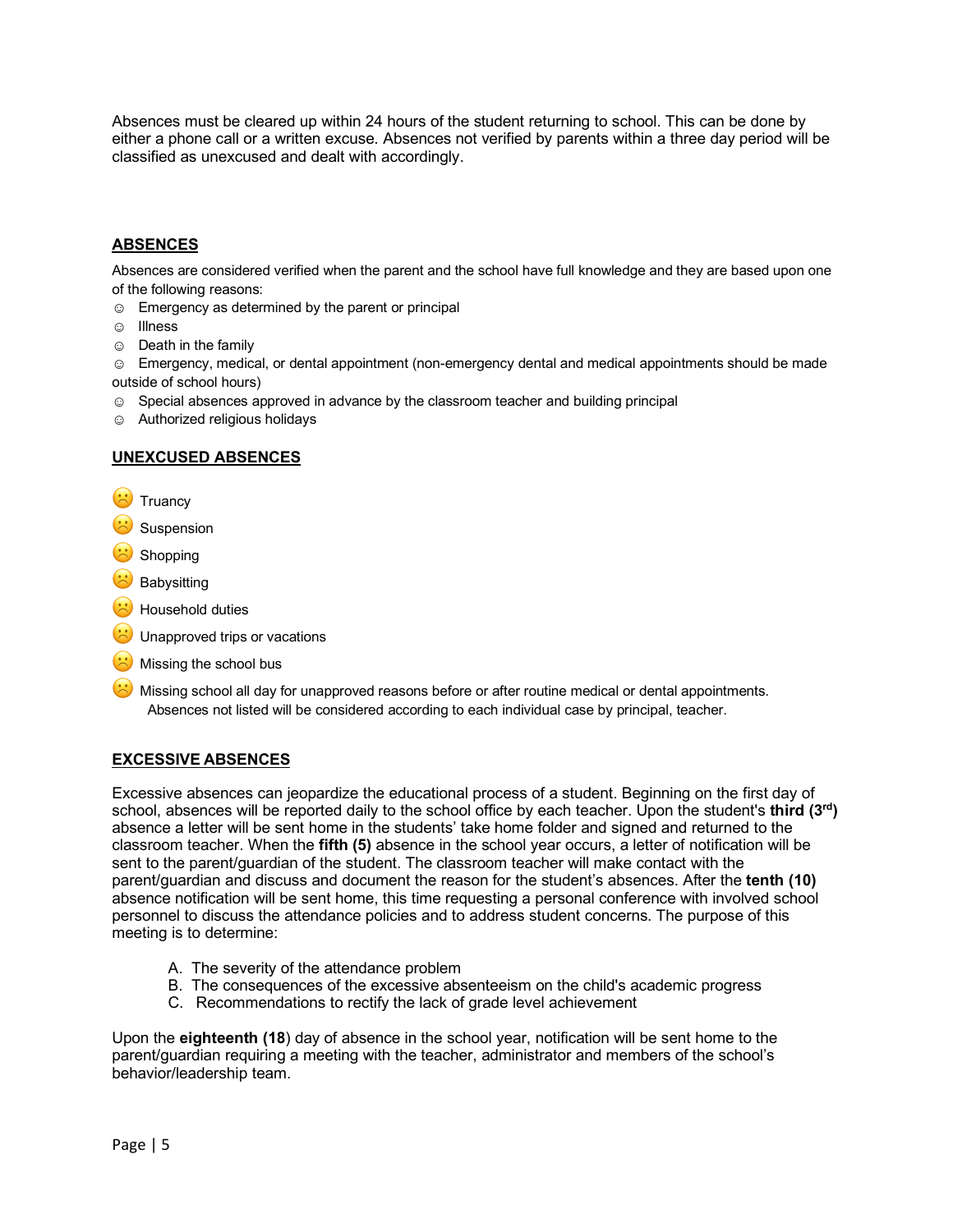Regular attendance is defined as missing no more than 18 days per school year. If a student misses more than 18 days per school year parents will be required to meet with the teacher and administrator. If appropriate, the documentation of absences will then be forwarded to the Bingham County Prosecutor's office. A court appearance may be required by the Bingham County Prosecutor's office.

### **All attendance letters will be placed in the child's file for further reference if needed.**

## **STUDENTS WHO ARE ABSENT FROM SCHOOL FOR ANY REASON OR AMOUNT OF TIME DURING ANY GIVEN WEEK WILL BE REQUIRED TO ATTEND STUDY HALL DURING THE BATT PARTY.**

### **Monday Early Out**

Staff Professional Development begins at 1:45 p.m. Please arrange for your child to be supervised upon arrival at home one hour earlier each Monday. School is out at 2:45 p.m. on all other days. (See Calendar for Holidays)

# **Tardies**

It is the philosophy of the Blackfoot School District that children need to be in school on time. School begins at 8:10 a.m. We feel the beginning of the day sets the tone for a successful day. When the students are on time they begin the day in a positive manner. Students who come to school late feel embarrassed and frustrated. It is difficult to replicate instructions and directions for the assigned work. Consequently, the rest of the day is spent trying to catch up. We do not wish for students to work under stress. It is much better for students to begin the day feeling comfortable and confident. It is our desire that parents/guardians recognize the responsibility for students to be punctual.

**Tardy:** Students who are not in their assigned area when the tardy bell rings will be considered tardy. Tardiness can only be considered excused if covered by a Medical Professional's note or by school approval.

**Unexcused Tardy:** Any unexcused tardy is a tardy except those covered by a Medical Professional's note or by school approval.

#### **PROCEDURE**

Any student who is not in his/her assigned area at 8:10 a.m. will be considered tardy. We have a policy at our school called "Bell to Bell" which means that if your child is not in his/her assigned area at 8:10 a.m. and /or is checked out early before 1:40 p.m. on Monday or 2:40 p.m. Tuesday- Friday. Your child will receive a tardy.

Consequences of being tardy:

- $\bullet$  1<sup>st</sup> tardy- warning
- $\bullet$  2<sup>nd</sup> tardy- call parents
- 3<sup>rd</sup> tardy-Study Hall during BATT party

 **Each tardy thereafter will be continued participation in Study Hall during BATT party**

# BATT PARTY

Donald D. Stalker Elementary will recognize students who demonstrate exceptional character education and do their best to keep school safe, secure and comfortable. Every other week, students will have the opportunity to earn the privilege of attending a BATT Party. This party will have various structured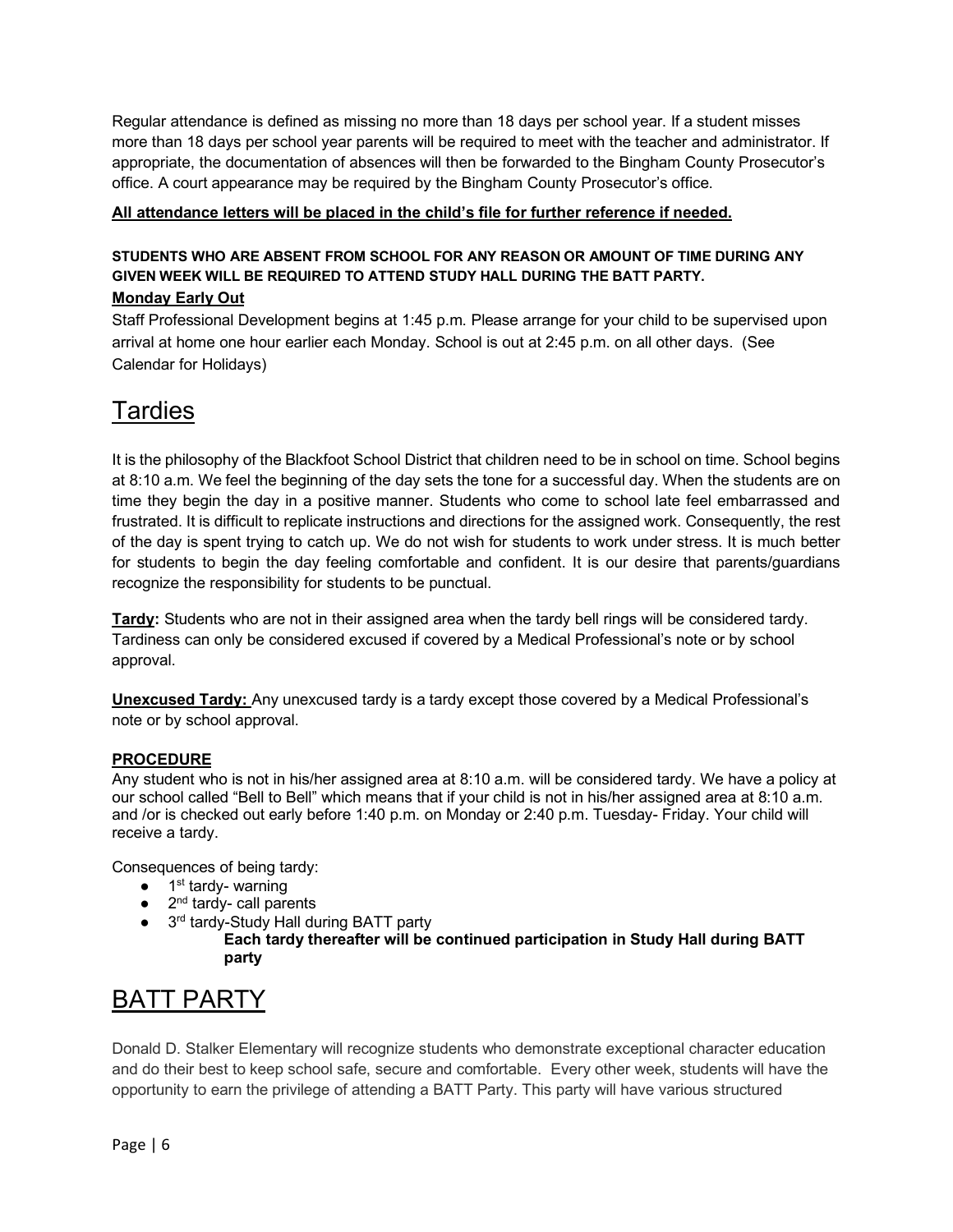activities throughout the school that students will have chosen to participate in on the Monday prior to the party.

Party time: Every other Thursday, or other designated day.

# **STUDENTS MAY BE DISMISSED FROM THE BATT PARTY FOR BEHAVIOR, ATTENDANCE OR TARDY ISSUES.**

# Birthdays and Classroom Treats

**Many of our students have medical conditions that involve food allergies, intolerances, diabetes, sensitivities, etc. It is preferred that homemade or home baked foods are not brought into the school to share with other students. Food brought into school for birthdays or other activities should be commercially prepared, packaged and labeled-listing all ingredients and nutritional information.** 

If you plan on having a birthday party for your child during the school year at your home after school, please make arrangements away from school (invitation, gifts, etc.) or invite your child's total classroom. Hurt feelings occur when only certain students are invited to a party.

# Bussing

It is important that the school be accountable for students while being transported on school busses. Therefore, all students **must** ride their designated bus unless parents provide written notification.

The bus driver will give a written conduct report to the school, and parents will be notified if the driver deems a student to have inappropriate bus behavior. Inappropriate bus behavior may result in being suspended from riding the bus. The safe and proper transportation of students on school busses is of significant importance to all parties concerned. The conduct of students whether waiting for transportation, or while being transported, should be the same conduct as expected of students while in class. We will not tolerate any behavior that prevents the bus driver from carrying out his/her responsibilities, intimidates, or that prevents fellow passengers from having a safe ride to and from school.

**For additional information please refer to the district bussing handbook.** 

# **Communication**

Our goal is to have an open line of communication between the school and home. This can be accomplished in several different ways. Notes or letters sent home by teachers or school personnel should be read by parents and if a response is requested, parents are asked to do so as soon as possible. If you need to talk with your child's teacher, another staff member, or the principal, please call and if that individual is unavailable, leave your name and number and your call will be returned.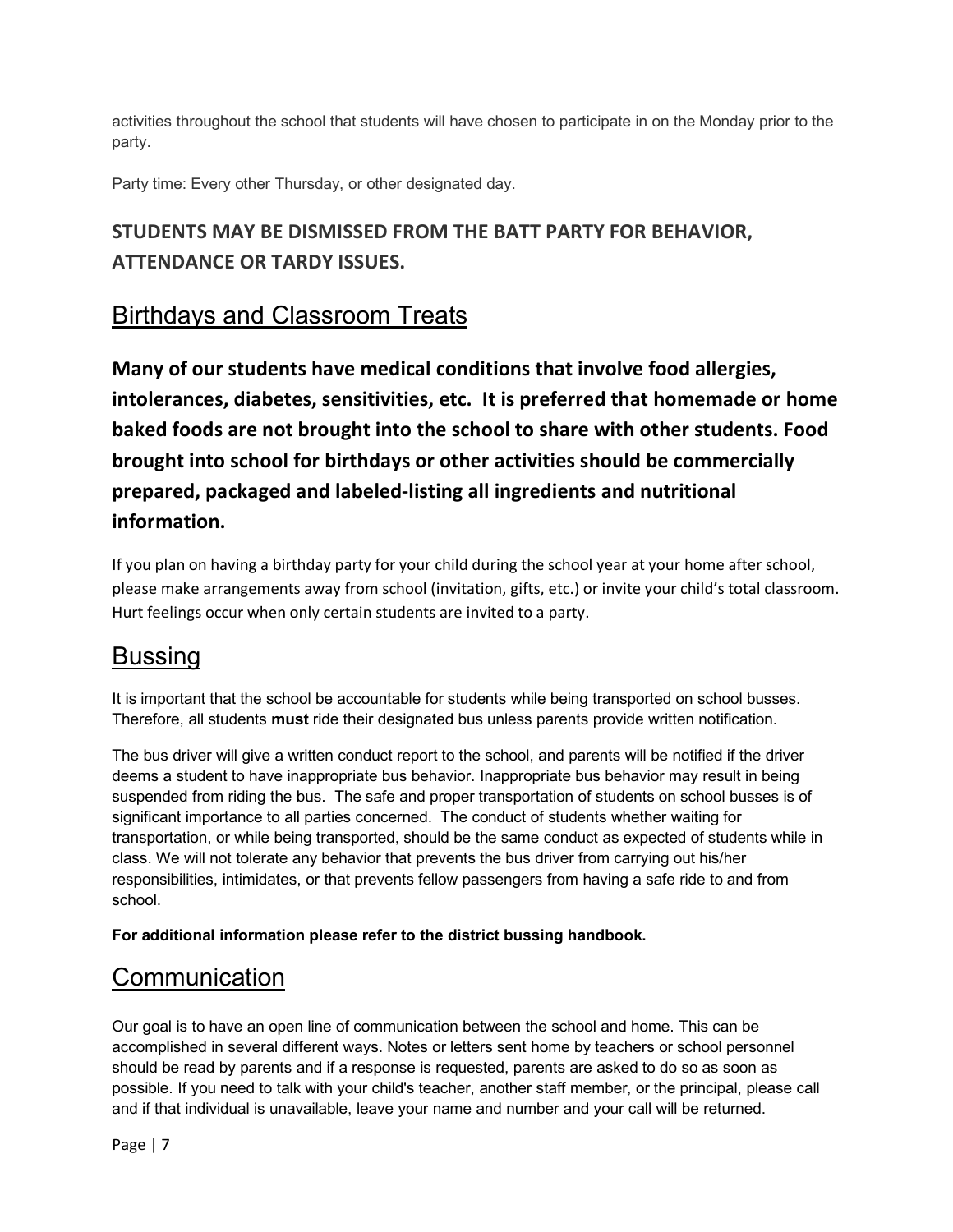Appointments are most appreciated unless immediate attention to a concern is needed. We encourage you to come visit your child's classroom. Please notify the teacher and set up a time or a day. Throughout the year the school will have open-houses, book fairs, and group meetings. Please come and learn more about your child's school.

Parents and patrons of the school district are encouraged to communicate particular problems with the classroom teacher or building principal before addressing the superintendent.

## **Please refer to the Blackfoot School Dist. #55 Policy No: 222 Discipline**

### **PRINCIPLES**

- Every person deserves to be respected.
- Every person deserves to be safe, to feel safe, and to be free from danger.
- Students attend school to learn academics, behavioral skills, social skills and learning is enhanced in a physically and emotionally safe environment.
- Learning is enhanced by the establishment of academic and behavioral expectations.
- Special emphasis will be placed on the teaching of self-discipline, good citizenship and social skills.

#### **SCHOOL RULES**

- I will follow directions the first time given.
- I will keep my hands, feet, mouth, and objects to myself.
- I will put people up, not down.
- I will always be in the proper place.
- I will walk in the building always.
- I will use all materials and equipment properly.

#### **DISCIPLINE PLAN**

Inappropriate behaviors at Donald D. Stalker Elementary fall into 3 categories or levels of offenses. Each level is addressed either by the classroom teacher or the school administration. Consequences for misbehavior may include exclusion from field trips and other school incentive activities.

**All teachers will review the discipline policies and procedures in detail with their students during the first week of each school year. A brief review will also be conducted during the first week of each grading period.**

# Driving Students to School /CAR RIDERS

**Please drop-off and pick-up your passengers in the car rider line located in the school parking lot**. Car rider students will only be allowed to be picked-up and dropped off in this area. No student pick-up or drop-off on Center Street. It is dangerous to have students on Center Street due to weather conditions, traffic and busing. Your cooperation is appreciated in our efforts to keep our students safe!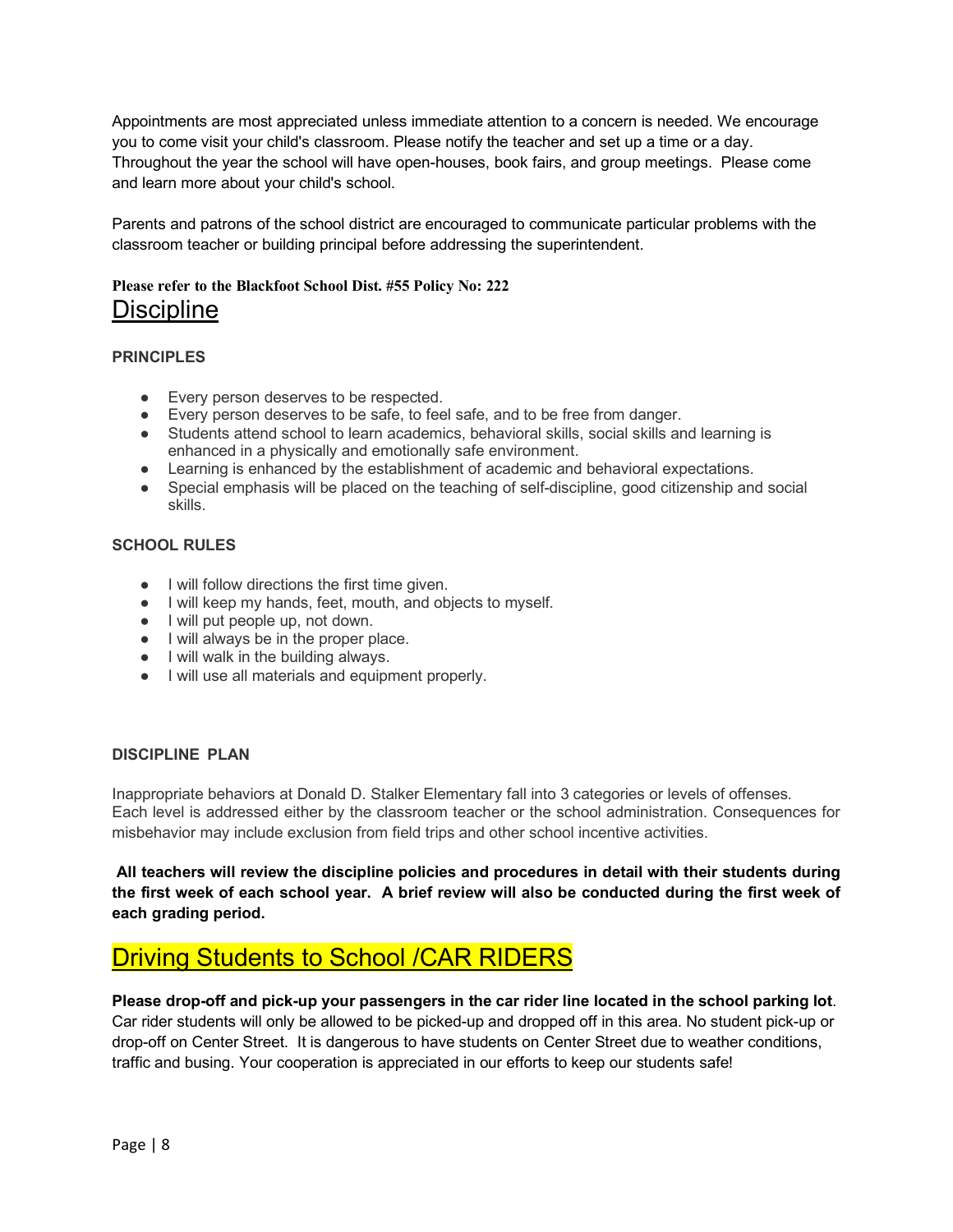**Please remember while in the pick-up and drop-off area to pull as far forward and to the right as possible, cars must be able to exit on the left. DO NOT EXIT your vehicle while in the pick-up and drop-off area. Please park ONLY in designated parking spaces in the parking lot.** 

## **STUDENTS WILL NOT BE ALLOWED TO WALK TO A PARKED CAR WITHOUT ADULT SUPERVISION.**

# Breakfast and Lunch

Breakfast and lunch will be served to the students daily. ALL enrolled students at Stalker Elementary will receive these meals for FREE. Parents are welcome to eat hot lunch with their child. If you plan to eat, please call the school by 9 a.m. so that the cooks can plan for enough food.

Student use of school microwaves and refrigerators will not be permitted. Students must eat lunch provided by the school or pack a cold lunch.

Breakfast is served from 7:40 to 8:00. See Bell Schedule for grade-level lunch periods.

| Breakfast<br>Prices | Per Day     | Per 5<br>Days | Per 20<br>Days |
|---------------------|-------------|---------------|----------------|
| <b>Full Price</b>   | <b>FREE</b> |               |                |
| Reduced<br>Price    | <b>FREE</b> |               |                |
| <b>Adult Price</b>  | \$3.95      | \$19.75       | \$79.00        |
| Milk                | \$0.40      | \$2.00        | \$8.00         |

## Prices

# Bullying, Intimidation and Harassment

*"Not in our classrooms--Not in our schools--Not in our district!"* 

It is the policy of this district to maintain a safe school environment for all students while attending school, riding the school bus, and attending district-sponsored activities on school premises or at other locations. Bullying, intimidation and harassment, regardless of the specific nature of the students' behavior, is disruptive to a safe school environment and will not be tolerated.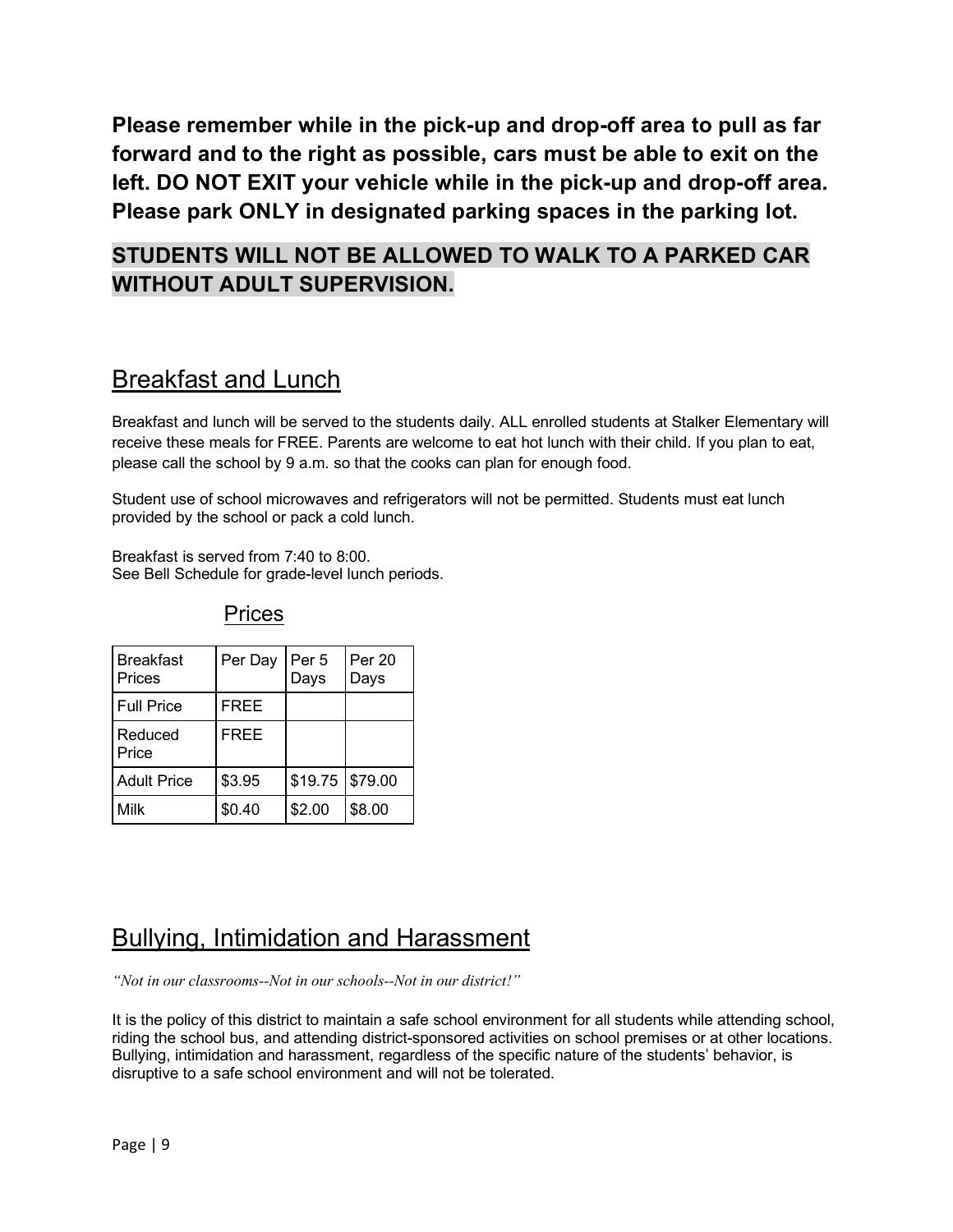Blackfoot School District is committed to the continued implementation of a district-wide bullying, intimidation, and harassment prevention plan. The prevention plan creates awareness and commits to addressing the problem.

Blackfoot School District students will:

- Not bully others.
- Help others who are being bullied.
- Include everyone in activities especially those who tend to be left out.
- Report incidents of bullying, intimidation and harassment.

**Mission Statement:** To make the school environment safe for students both physically and psychologically.

#### **Bullying, Intimidation, and Harassment Reporting Procedures**

Any incident of bullying, intimidation or harassment will be reported to school personnel immediately.

- 1. Any student or parent of a student should immediately report any incident of bullying, intimidation or harassment to school personnel. A Blackfoot School District Incident Report will be completed.
- 2. Any district employee who receives a report, becomes aware of, or in good faith believes that a student is being subjected to bullying, intimidation or harassment is required to report the matter to the building principal immediately. A Blackfoot School District Incident Report will be completed.
- 3. Any district employee who witnesses bullying, intimidation or harassment of a student will take immediate, appropriate action to intervene and stop the incident. A Blackfoot School District Incident Report will be completed.

When a Blackfoot School District Incident Reporting Form is filled out, the following steps will be taken:

- 1. A written statement from the complainant will be obtained regarding the allegations;
- 2. A written statement from the accused will be obtained;
- 3. Written statements from any witnesses will be obtained;
- 4. A final written incident report detailing the investigation will be completed.
- 5. \*Blackfoot School District Incident Reporting Forms are available at every school in the main office.

# Dress Code

It is the policy of this school district that students shall dress in a manner which is appropriate for an effective educational environment. While recognizing the importance of allowing students to express their individuality through their attire, the school is responsible for ensuring that student dress is conducive to a positive and respectful environment for all students. The standards of appearance for students shall ensure that the student be clean, neat, and properly dressed. They shall observe modes of dress and standards of personal grooming which are in conformity with the studious atmosphere and good personal hygiene necessary in schools.

Dress or appearance of no student shall be extreme to the point of creating a disturbance or hazard to oneself, others, or school property. All students are, therefore, required to dress in a manner that promotes a safe and healthy school environment, and is not disruptive of the educational climate and process.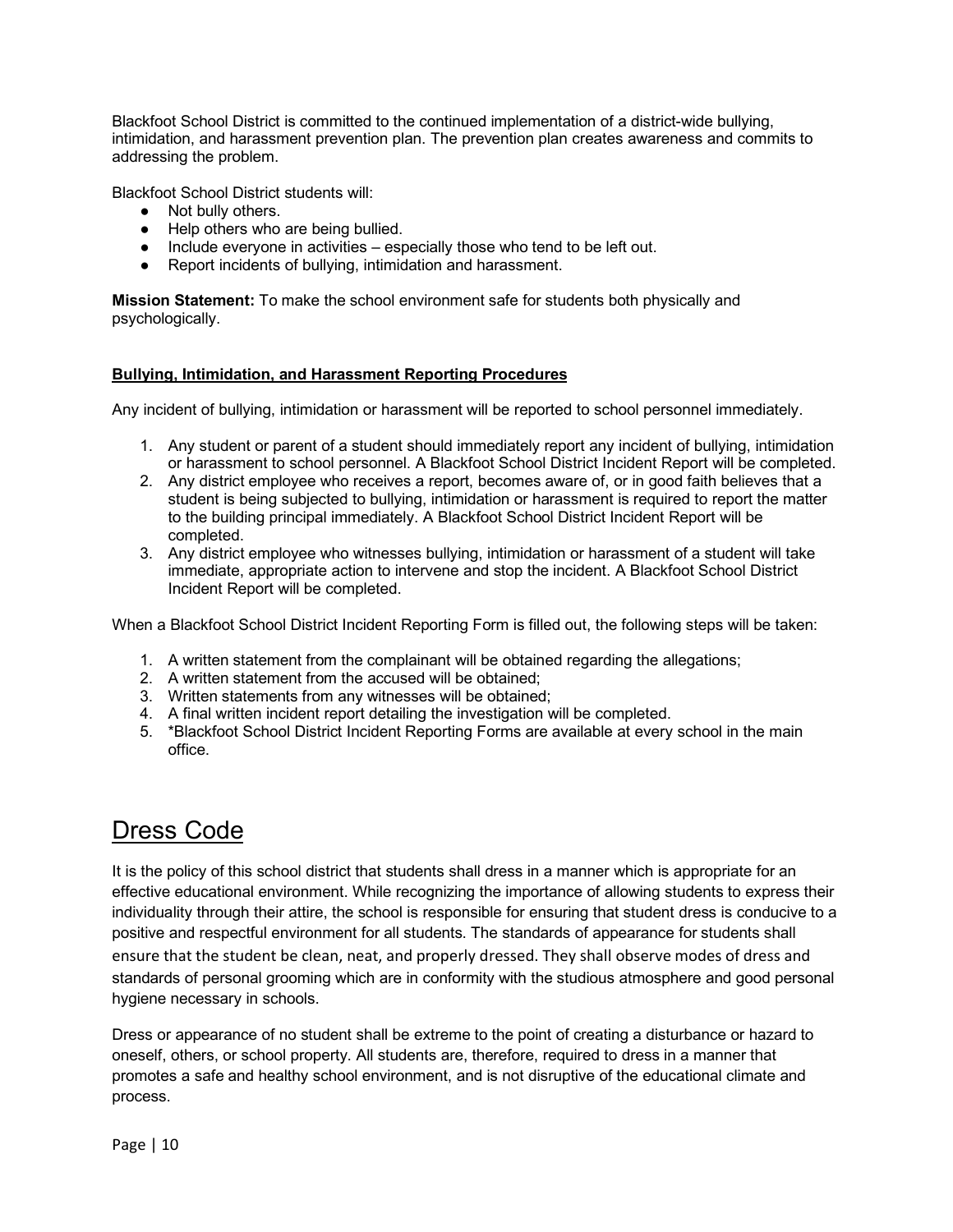School is a professional work environment for students. Compliance with the dress code policy is the responsibility of every student and parent. The dress code policy is to be enforced by all staff members. Parents may be contacted and a change of clothing requested in cases where students arrive at school dressed inappropriately.

**Please refer to the Blackfoot School Dist. #55 Policy No: 517**

# Electronic Communication and Entertainment Devices

Electronic communication and entertainment devices shall include, but not be limited to cell phones, iPod, Blackberry's, pagers, MP3 players and other similar devices or media players, without regard to the commercial name or manufacturer of the device.

**Students who choose to bring the devices to school will follow the school rules or the individual classroom rules for such devices.** Violation of this policy will result in the device being confiscated. The school will use reasonable care to safeguard confiscated devices, but will not be responsible if the devices are lost or stolen.

Please note that students are never required to bring their own devices to school.

# Emergency School Closures

A decision to close the schools in District #55 will be made after the following procedures are followed:

1) The decision to hold or cancel school as a result of bad weather will be made by 6:00 a.m.

- a) The announcement to close schools will be given to the following radio/TV stations by 6:00 a.m.
	- 1) KLCE FM (97.3) 2) KID AM (590) 3) KWIK AM (1240) 4) KUPI AM (980) 5) KZBQ FM (93.7) 6) KIDK (3) 7) KIFI (8) 8) KPVI (6)
- 2) The decision process will involve the following input:

a) Weather spotter reports—several spotters are contacted to get assessment of the weather and road conditions in different areas of the district.

- b) County Road Supervisor's assessment report.
- c) Fort Hall Roads Supervisor's assessment report.

d) Bus contractor's assessment.

e) Neighboring school districts are assessed.

f) When the temperature is reported to be 20 degrees below zero or more, or 20 below or more with the wind chill.

#### **Parents:**

**Please have in place an emergency plan for early school closures that take place while your child is here at the school. Discuss with them thoroughly, what they should do.**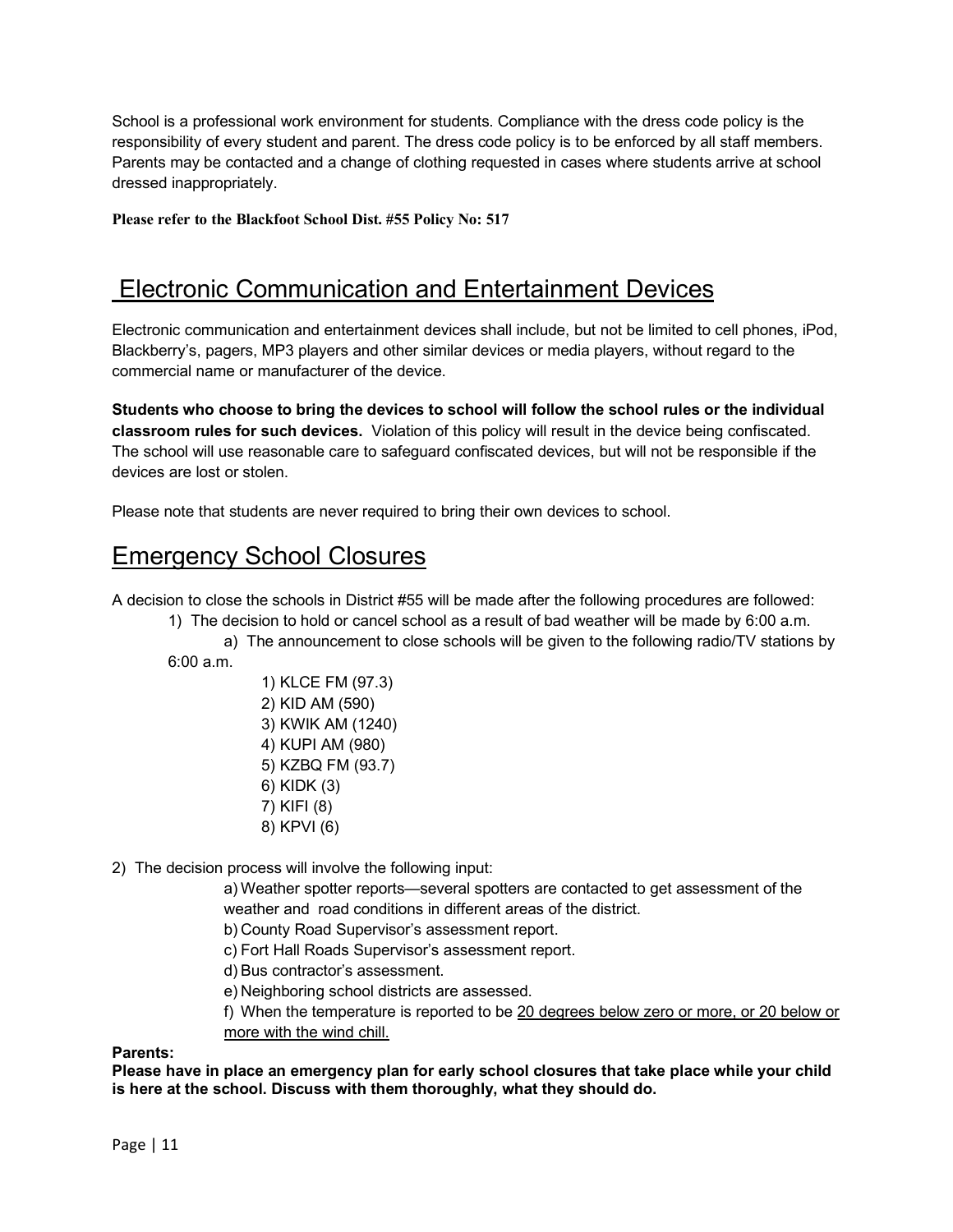# Facilities Usage

Board policy states: "District facilities may be made available for community use on a rental basis when such activity is not in conflict with the District needs and when the activity is compatible with the facility being requested. It is not intended for the School District to compete with other privately owned space that may be otherwise available".

To reserve Donald D. Stalker Elementary for after school activities, please call the office 2 weeks before the desired date.

# Health and immunization

State law requires all elementary students to have proof of immunization. Any pertinent health information should be shared with the office and the teacher. For the protection of your child, complete immunization will be required before the student enters Donald D. Stalker.

Donald D. Stalker members are concerned for the health and well-being of all our students. If a child runs a temperature, is deemed truly ill, or has an injury that appears to require medical attention, parents will be called and will be expected to come immediately.

## Homework

## **TEACHERS MAY SEND HOME PRACTICE TASKS ON SKILLS BEING TAUGHT**

**It is Donald D. Stalker Elementary Policy that through DAILY HIGH IMPACT time students will:**

- Complete unfinished classwork
- Extend learning opportunities
- Differentiate learning
- Clarify any academic questions and concerns
- Students will be expected to adhere to ALL assignment deadlines

#### **\*Teachers will adhere to a 7 day turn around on all completed assignments.**

#### **\*All classroom assignments will only be corrected by Donald D. Stalker staff members.**

## Items from Home

Students are not to bring personal items to school that distract from the educational process. Students who attend class or ride buses with items that are a distraction will have them confiscated and turned into the school office. Students may not bring toys, pets, radios, CD players, iPods, electronic games, etc. unless they have received prior approval from the classroom teacher. Donald D. Stalker Elementary will not accept responsibility for loss of these items.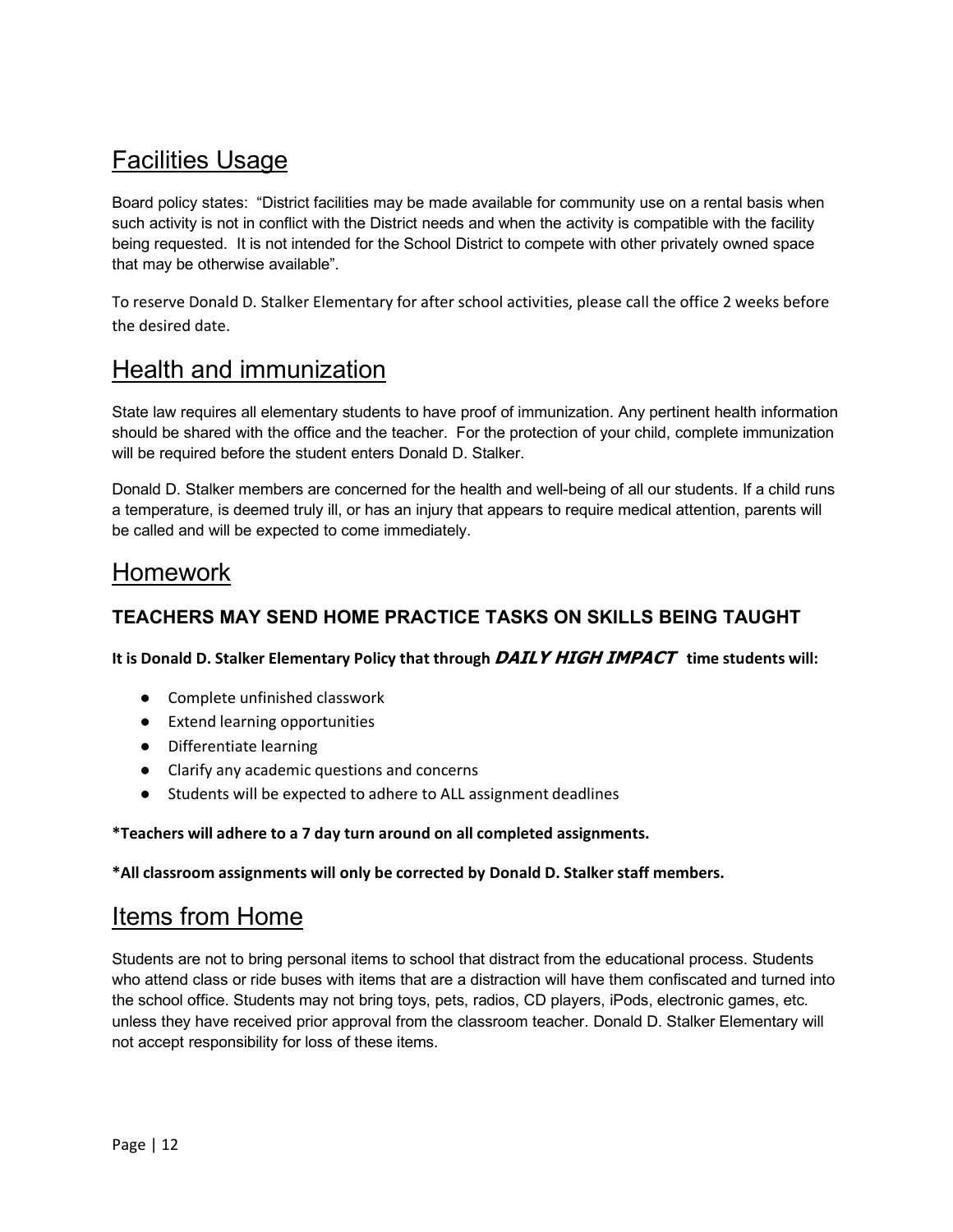If, after obtaining the approval of the teacher, a pet is brought to school, the parents should bring the pet just before and take the pet home immediately after showing it to the class. No animals will be permitted on the bus.

Student use of portable media players and other electronic communication and/or entertainment devices is disruptive to the educational process and/or the learning environment. Students are prohibited from the use of these devices during the regular instruction school day. Students who choose to bring the devices to school are required to leave them in their lockers. Violation of this policy will result in the device being confiscated. The district will use reasonable care to safeguard confiscated devices, but will not be responsible if the devices are lost or stolen.

Definition: Electronic communication and entertainment devices shall include, but not be limited to, cell phones, IPODs, pagers, MP3 players and other similar devices or media players, without regard to the commercial name or manufacturer of the device.

# Lost and Found

Misplaced coats, jackets, hats, gloves and any other item will be put into lost and found. Students and parents may look through the lost and found if any personal item is missing. During Parent Teacher Conference we will set out our lost items to be claimed by parents. All item not claimed will be donated to charity. PLEASE PUT YOUR CHILD'S NAME ON COATS AND BACKPACKS SO ITEMS CAN BE RETURNED WHEN LOST.

# Medication Administration

The following information summarizes School District #55 procedure regarding the administration of medication during school hours. For more complete information please consult **District Policy #520.**

1. Parents and physician should make every effort to avoid the necessity of medicating students during school hours. Where possible, medication schedules should be developed which provide for the administration of medication before or after school hours. Parents are encouraged to keep students with short-term illnesses until they no longer require medication. When there is no other reasonable alternative, district personnel may assist with the administration of medication to students.

2. Any parent/guardian requesting that district personnel assist with the administration of medication must meet with principal or designee and provide a signed Medication Request and Release form and a copy of the prescription for the student. Separate Medication Request and Release forms and separate prescriptions or orders are required for each medication. Any change in type, frequency or dosage of medication will require a new Medication Request and Release form and a new prescription or order.

3. No district employee may assist with the administration of medication that has not been prescribed or ordered by the child's physician. THIS PROHIBITION ALSO APPLIES TO OVER-THE-COUNTER MEDICATIONS.

4. The parent shall deliver the medication that is to be administered in a labeled container which sets forth the name of the student to receive the medication, the name and dosage of the medication, the name of the prescribing physician, and the instructions for administration. If in pill form the medication must be in the exact dosage. The instructions on the label of the medication must match the physician's instructions on the Medication Request and Release form.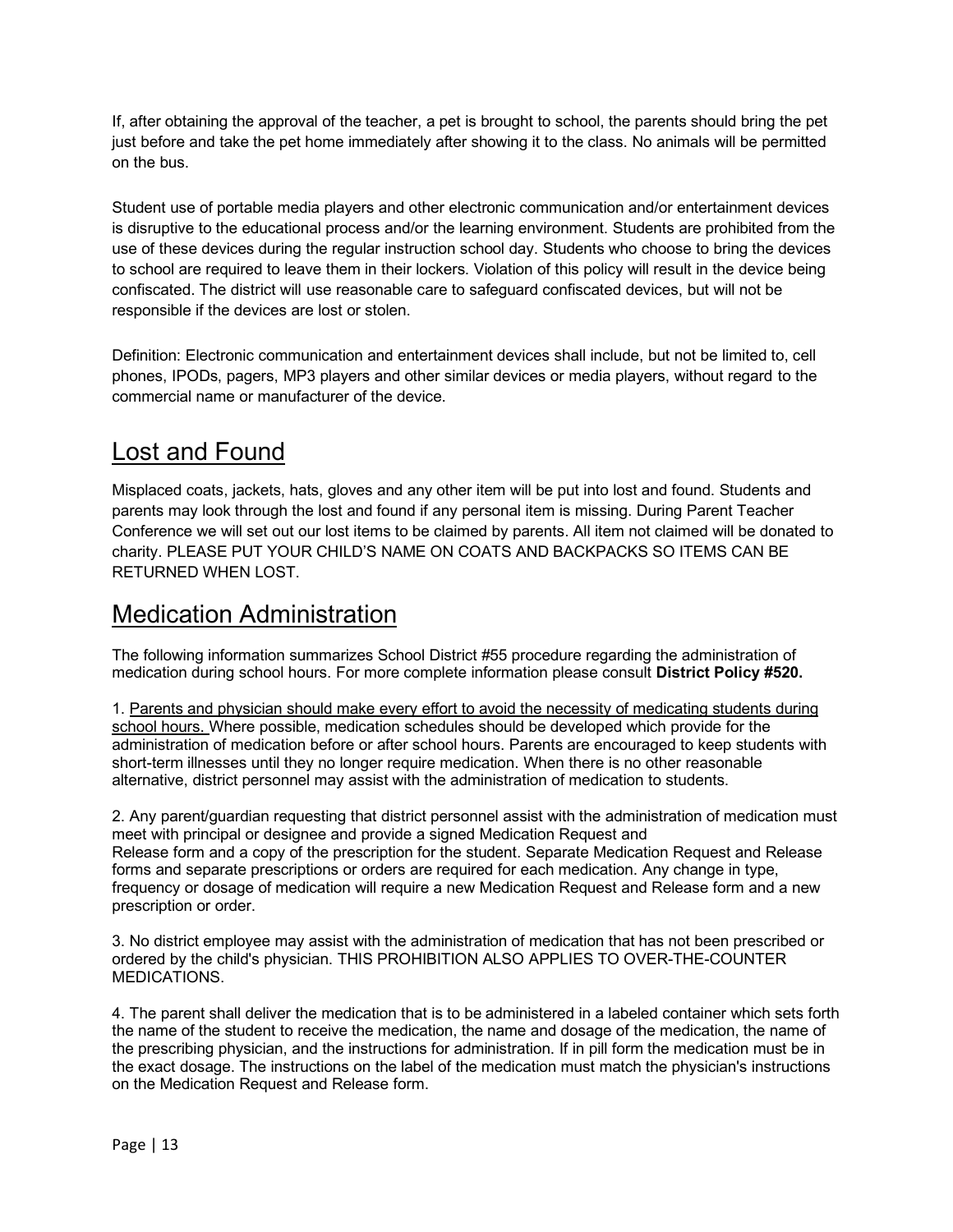# Safety and Evacuation Plan

Due to recent crisis in some schools in the United States, the District has asked school to develop a Safety Plan. The parents and staff have developed a plan that should increase safety for all children at school. The plan includes procedures for **EVACUATION** (for fires, bomb threats, etc.) and **LOCKDOWN** (intruders, violence) and **SHELTER** in place. Part of the Safety Plan requires that all doors except the front door remained locked at all times. A Safe place has been identified in the event that we would need to evacuate the school grounds. Teachers and staff are aware of the plan and students have been trained on all procedures. The school conducts monthly fire drills and may also conduct other drills to ensure the safety of our students.

## **All visitors must check in at the office window, sign in, wear a school pass and be allowed access through the door security system.**

# Student Check-Out Procedure

In order to assure the safety of Donald D. Stalker students, this check-out procedure will be followed during school hours:

Parents (or guardians) will be required to check into the office window before picking up a student during the school day. NO STUDENT WILL BE RELEASED FROM CLASS UNTIL THE CHECK-OUT SIGNATURE IS VERIFIED BY OFFICE STAFF.

The school secretary will use the phone to notify the teacher that a parent is here to pick up the student.

If the student is being checked out of school by someone other than the parent, the parent **MUST** call the school office before the person arrives. If a note is sent, the school secretary will call the parent to confirm the identity of the person checking out the student. The school will **REQUIRE** picture identification.

# Student Injuries

Even with the greatest precautions and close supervision, accidents can and do happen at school. Parents need to be aware of this and be prepared for possible medical expenses that may arise should their child be injured at school. The school district does not provide medical insurance to automatically pay for medical expenses when students are injured at school. This is the responsibility of the parents or legal guardians. The district carries only legal liability insurance.

## EMERGENCY CONTACT NUMBERS ARE EXTREMELY VITAL AND SHOULD BE KEPT UP TO DATE BY PARENTS

# School Records/FERPA

## **Family Educational Rights and Privacy Act (FERPA)**

The Family Educational Rights and Privacy Act (FERPA) (20 U.S.C. § 1232g; 34 CFR Part 99) is a Federal law that protects the privacy of student education records. The law applies to all schools that receive funds under an applicable program of the U.S. Department of Education.

FERPA gives parents certain rights with respect to their children's education records. These rights transfer to the student when he or she reaches the age of 18 or attends a school beyond the high school level. Students to whom the rights have transferred are "eligible students."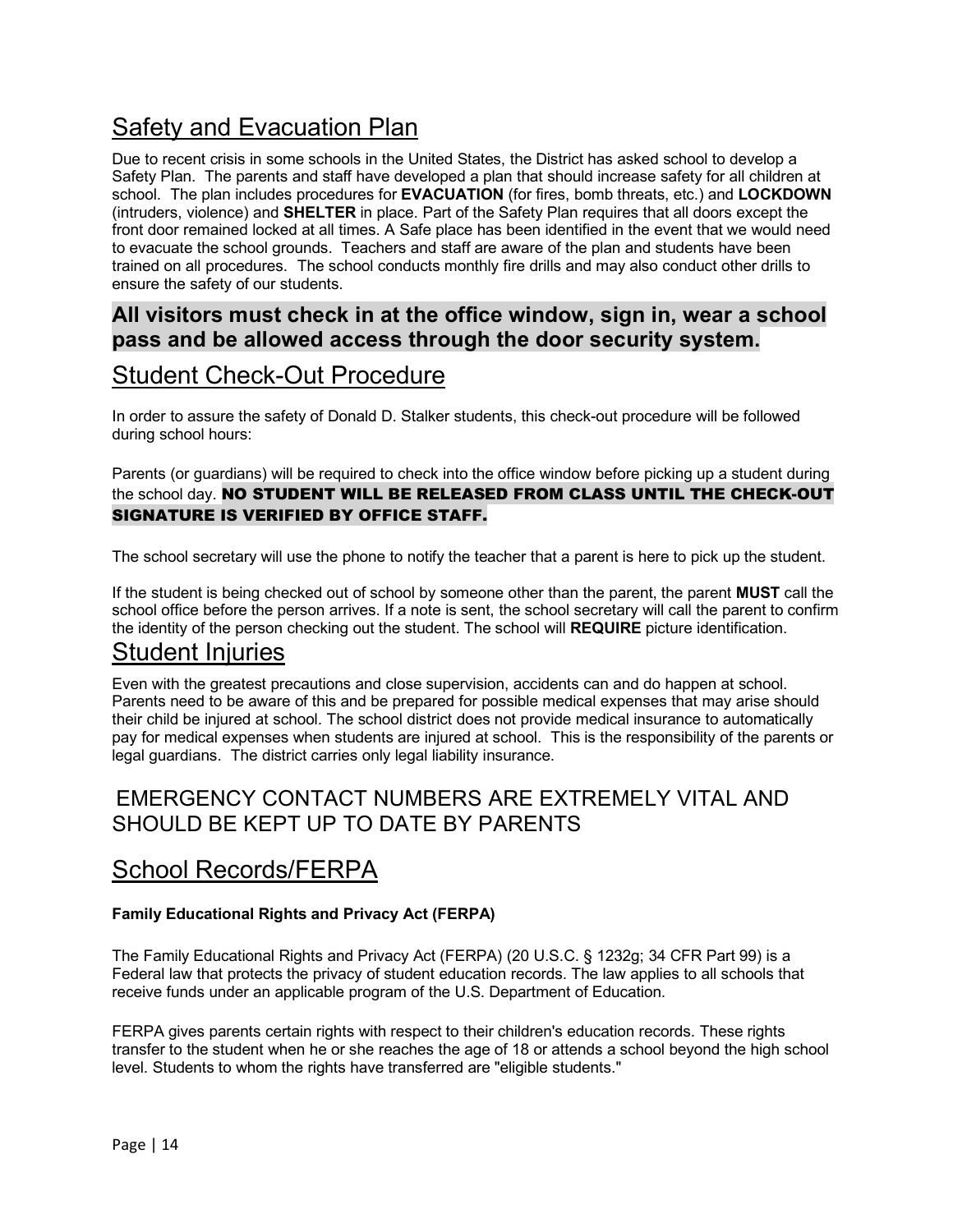- Parents or eligible students have the right to inspect and review the student's education records maintained by the school. Schools are not required to provide copies of records unless, for reasons such as great distance, it is impossible for parents or eligible students to review the records. Schools may charge a fee for copies.
- Parents or eligible students have the right to request that a school correct records which they believe to be inaccurate or misleading. If the school decides not to amend the record, the parent or eligible student then has the right to a formal hearing. After the hearing, if the school still decides not to amend the record, the parent or eligible student has the right to place a statement with the record setting forth his or her view about the contested information.
- Generally, schools must have written permission from the parent or eligible student in order to release any information from a student's education record. However, FERPA allows schools to disclose those records, without consent, to the following parties or under the following conditions (34 CFR § 99.31):
	- o School officials with legitimate educational interest;
	- o Other schools to which a student is transferring;
	- o Specified officials for audit or evaluation purposes;
	- $\circ$  Appropriate parties in connection with financial aid to a student;
	- o Organizations conducting certain studies for or on behalf of the school;<br>
	o Accrediting organizations;
	- Accrediting organizations;
	- o To comply with a judicial order or lawfully issued subpoena;
	- o Appropriate officials in cases of health and safety emergencies; and
	- $\circ$  State and local authorities, within a juvenile justice system, pursuant to specific State law.

Schools may disclose, without consent, "directory" information such as a student's name, address, telephone number, date and place of birth, honors and awards, and dates of attendance. However, schools must tell parents and eligible students about directory information and allow parents and eligible students a reasonable amount of time to request that the school not disclose directory information about them. Schools must notify parents and eligible students annually of their rights under FERPA. The actual means of notification (special letter, inclusion in a PTA bulletin, student handbook, or newspaper article) is left to the discretion of each school.

For additional information or technical assistance, you may call (202) 260-3887 (voice). Individuals who use TDD may call the Federal Information Relay Service at 1-800-877-8339.

Or you may contact us at the following address:

Family Policy Compliance Office U.S. Department of Education 400 Maryland Avenue, SW Washington, D.C. 20202-5920

# Student Placement

It is district policy to provide the best placement possible for your children. We try to provide excellent instruction and opportunities for learning in each and every classroom. Your child's adjustment to a variety of teaching styles and personalities is an important part of the educational process.

We solicit your support and cooperation for the effort that has gone into the placement of your child in a certain classroom. We need a team effort to make this school year a success for everyone concerned, particularly your child (ren).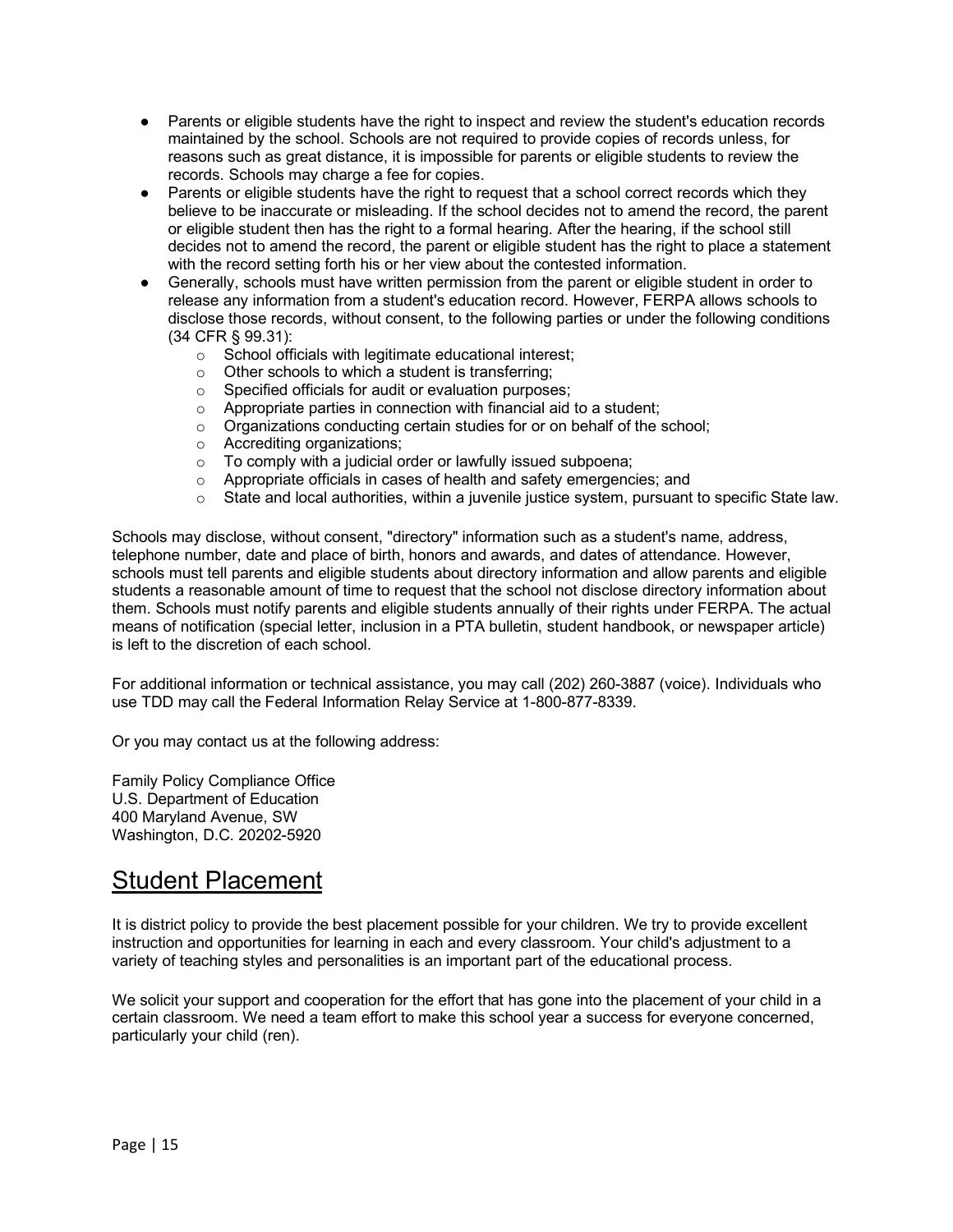# Student Restraint

As a part of the emergency procedures in place in our schools, any student who poses an imminent risk of injury to him/herself or others may be physically restrained and/or placed in seclusion by school staff in accordance with school board policies. These could occur along with other emergency actions such as calling the police. Significant violations of the law including assaults on students and staff will be

reported to the police. The parent/guardian will be informed when any of these actions have occurred as soon as possible after any such incident. These policies will be available with other school board policies to all parents electronically via our website or as a hard copy on request.

**Please refer to Blackfoot School Board Policy No: 553 Restraint and Seclusion, pg. 7**

# Student Safety

Be sure that your child knows and can tell:

- 1. First and last name
- 2. Street address
- 3. Parent's names
- 4. Phone number

Tell your child to go directly to and from school. Don't stop to play, or explore....and never talk to strangers! If your child walks to school, choose the safest route to and from school. Walk together several times before the school year begins so that your child is familiar with the route.

Bikes: Be sure to walk bikes across the street Lock them up. Do not ride on the playground during school hours.

Driveways: Watch for cars backing up or pulling out

Bus stops: Stay off the street and keep close to the bus stop. Watch for the driver to signal for you to cross.

# Student Telephone Calls and Messages

Please do not call the office and request that a message be delivered to your student. With over 300 students and 40 adults in the building, the office staff is unable to deliver messages. Of course, if you experience a family emergency, we will be happy to assist you. If the student's teacher deems a phone call necessary, he/she will allow the student to use the classroom telephone or provide the student with a pass to use the office telephone. Students will not be allowed to use the school phones to arrange visits with friends. Phones are for emergencies. Social calls by children cannot be permitted because of the necessity of keeping the telephone lines free for school business. Parents are requested to send a note in the morning if their child is not riding the bus home. If you must take your child off the bus, please do so before 2:30 p.m. to avoid confusion.